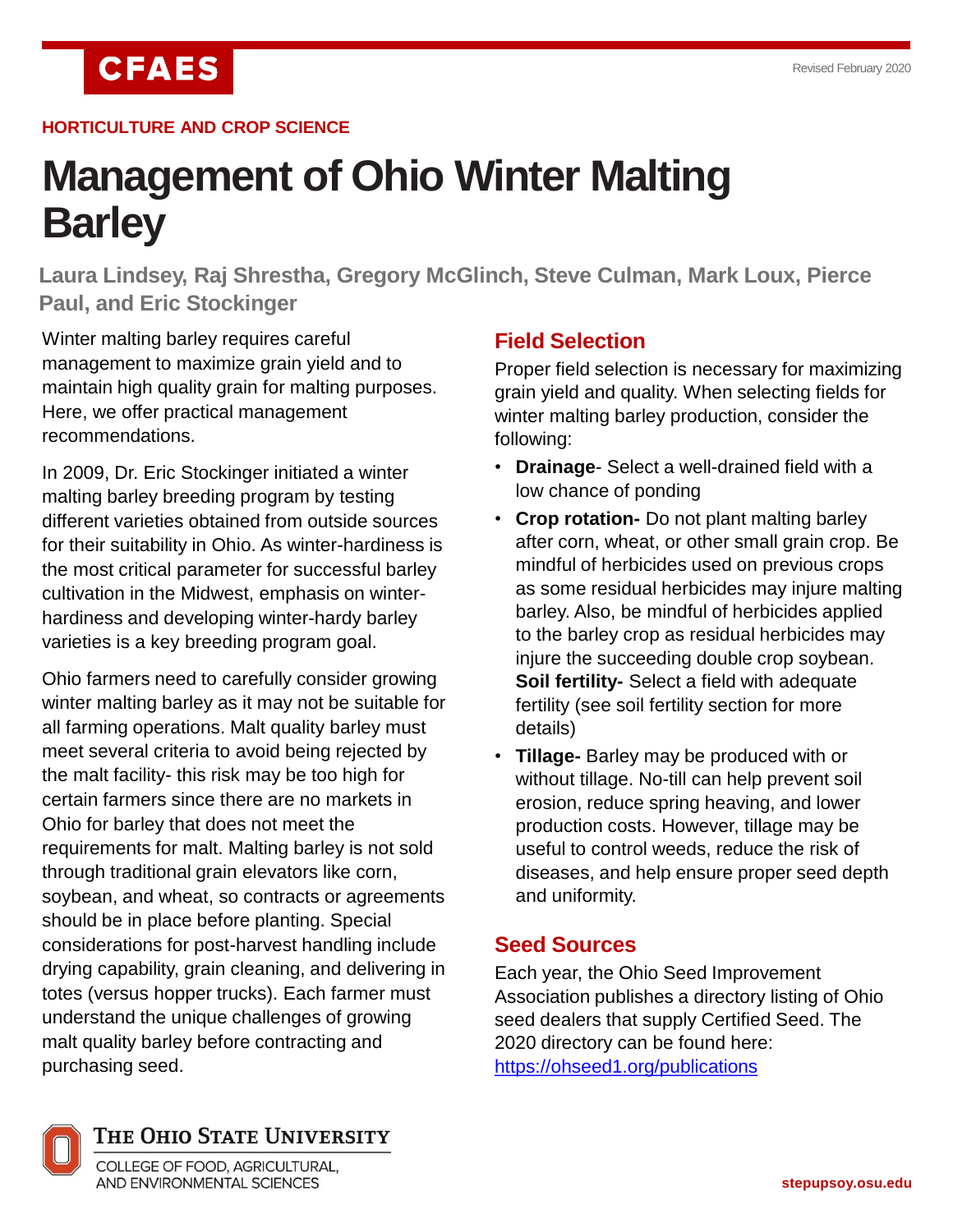# **Planting Date**

Do not plant barley prior to the county Hessian fly-safe date (Figure 1). The fly-safe date coincides with reduced numbers of adult aphids, which transmit Barley Yellow Dwarf Virus to seedlings in the fall. The best time for seeding is the 10-day period starting the day after the flysafe date.



**Figure 1. Hessian fly-safe dates for planting winter barley or wheat in Ohio counties.** 

## **Row Width**

Planting barley in 7.5-inch row width is ideal. However, wide-row barley production may also be feasible. Winter wheat grown in 15-inch row width yields 1 to 11% lower than wheat grown in 7.5-inch row width. When planting barley in widerows consider the following:

- Plant barley as soon as possible after the Hessian fly-safe date.
- Spring herbicide application is very important to maximize yield in wide rows.
- Changing row spacing will change the microclimate within the barley canopy, and this could affect disease development. Scout fields for foliar diseases to determine whether disease risk is high enough to warrant a fungicide application.

# **Seeding Depth**

Barley should be seeded at a1.0 to 1.5 inch depth.

# **Seeding Rate**

We recommend planting barley based on the number of seeds/acre. Planting by pounds/acre or bushels/acre is inaccurate due to variability in seed size from one year to another and from one variety to another. Low seeding rates result in inadequate and uneven stand and winter injury. However, excessively high rates may increase the risk for powdery mildew. Calibrate the drill each year for each variety and seed lot planted. Use Table 1 to calibrate grain drills. **Keep in mind, barley seed is often larger (fewer seeds per pound) than winter wheat.**

The optimum seeding rate for barley is variable. In favorable growing conditions, there is a poor relationship between seeding rate and grain yield. However, in unfavorable growing conditions (saturated soils, low temperature without snow cover), higher seeding rates result in a better stand and, consequently, greater grain yield. We recommend seeding winter malting barley at ≥1.5 million seeds/acre when planting during the first two weeks following the fly-safe date (Figure 1). Seeding rate also influences grain quality. Seeding rates ≥ 1.5 million seeds/acre are associated with lower protein and lower deoxynivalenol (DON), which is ideal for malting.

**Table 1. Pounds of seed needed to plant from 1.2 to 2.0 million seeds/acre with seed of varying size.**

|          | <b>Millions of Seeds/Acre</b> |     |     |     |     |
|----------|-------------------------------|-----|-----|-----|-----|
| Seeds/lb | 1.2                           | 1.4 | 1.6 | 1.8 | 2.0 |
| 10,000   | 120                           | 140 | 160 | 180 | 200 |
| 11,000   | 109                           | 127 | 145 | 164 | 182 |
| 12,000   | 100                           | 116 | 133 | 150 | 167 |
| 13,000   | 92                            | 108 | 123 | 138 | 154 |
| 14,000   | 85                            | 100 | 114 | 129 | 143 |
| 15,000   | 80                            | 93  | 107 | 120 | 133 |
| 16,000   | 75                            | 88  | 100 | 113 | 125 |
| 17,000   | 71                            | 82  | 94  | 106 | 118 |
| 18,000   | 66                            | 77  | 89  | 100 | 111 |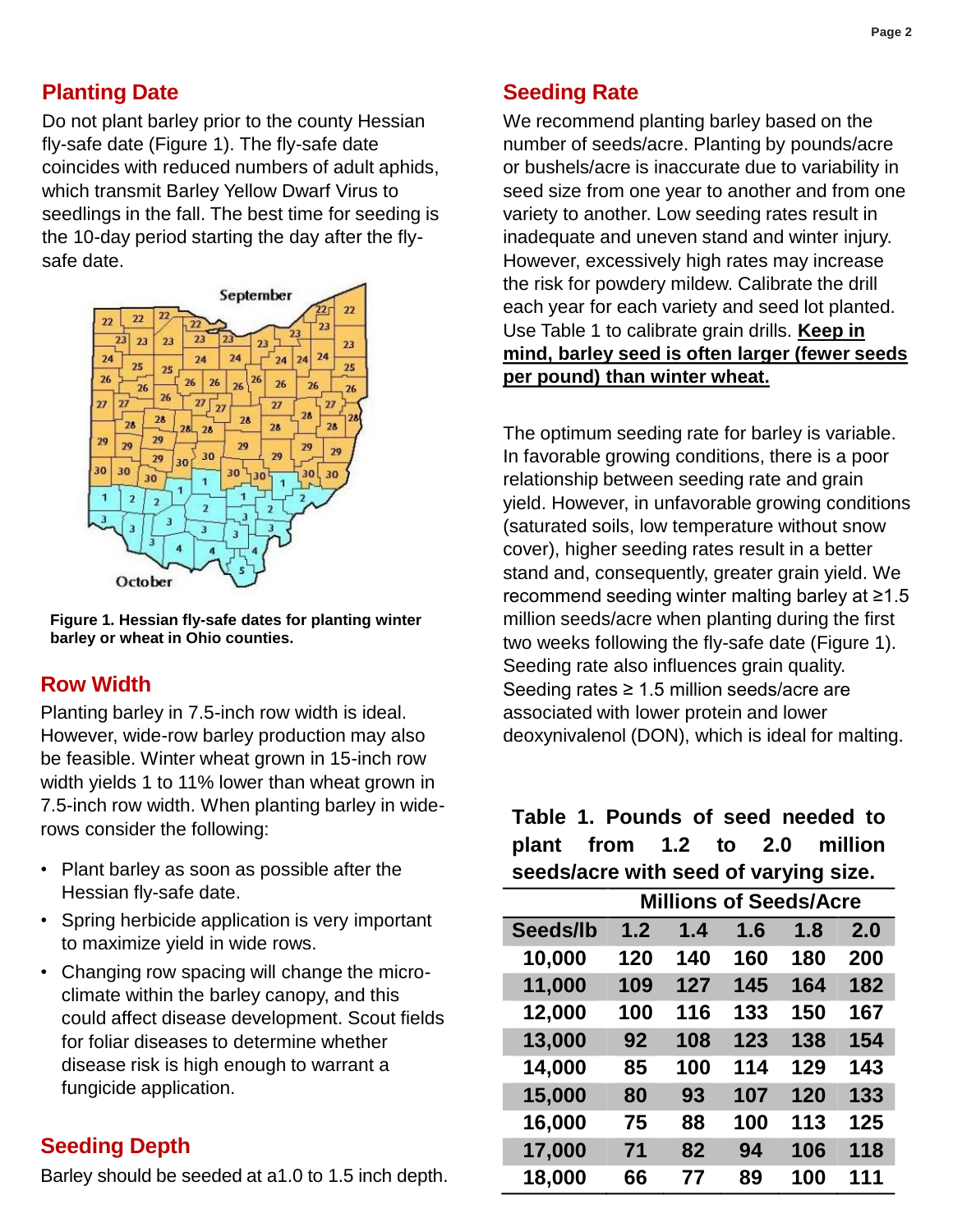## **Soil Sampling**

Recent soil test results should be used to guide lime and fertilizer applications. See the Tri-State Fertilizer Recommendations for Corn, Soybeans, Wheat, and Alfalfa (Extension Bulletin E-2567) available at: [https://stepupsoy.osu.edu/soybean](https://stepupsoy.osu.edu/soybean-production/soybean-fertility/tri-state-soil-fertility-guidelines)[production/soybean-fertility/tri-state-soil-fertility](https://stepupsoy.osu.edu/soybean-production/soybean-fertility/tri-state-soil-fertility-guidelines)**[guidelines](https://stepupsoy.osu.edu/soybean-production/soybean-fertility/tri-state-soil-fertility-guidelines)** 

## **Soil pH**

Soil pH should be between 6.3 and 6.8. When proper soil pH is maintained, micronutrients should be available at adequate levels. The lime test index or buffer pH on the soil test report should be used for lime recommendations for mineral soils with adequate drainage containing 1 to 5 percent organic matter.

## **Phosphorus (P)**

Phosphorus is important for early tiller development and should be applied prior to planting when the soil test level is below 30 ppm (60 lb/acre) Mehlich-3 P. At soil test levels of 60 ppm (120 lb/acre) or greater, additional P fertilizer is not recommended. Table 2 show P recommendations for barley.

#### **Table 2. Phosphorus fertilizer**

**recommendations based on Mehlich-3 P soil test values (ppm). Fertilizer rates are based on yields of 75 and 100 bushels per acre.**

| <b>Soil Test P</b> | <b>P</b> Recommendation<br>(lb $P_2O_5/$ acre) |                  |  |
|--------------------|------------------------------------------------|------------------|--|
| Mehlich-3 (ppm)    | 75<br>(bu/acre)                                | 100<br>(bu/acre) |  |
| 10                 | 140                                            | 150              |  |
| 20                 | 90                                             | 100              |  |
| $30 - 50$          | 40                                             | 50               |  |
| >50                |                                                |                  |  |

## **Potassium (K)**

Potassium fertilizer recommendations are based on Mehlich-3 K soil test values (ppm). Table 3 has K guidelines for soils with cation exchange capacity (CEC) greater than 6 meq/100 g.

#### **Table 3. Potassium fertilizer**

**recommendations based on Mehlich-3 K soil test values (ppm). Fertilizer rates are based on yields of 75 and 100 bushels per acre and for soils with CECs greater than 6 meq/100 g.**

| <b>Soil Test K</b>        | <b>K Recommendation</b><br>(lbs $K2O/$ acre) |                  |  |  |
|---------------------------|----------------------------------------------|------------------|--|--|
| <b>Mehlich-3</b><br>(ppm) | 75<br>(bu/acre)                              | 100<br>(bu/acre) |  |  |
| 50                        | 160                                          | 170              |  |  |
| 75                        | 120                                          | 125              |  |  |
| 100                       | 75                                           | 80               |  |  |
| 120-170                   | 40                                           | 45               |  |  |
| >170                      |                                              |                  |  |  |

## **Sulfur (S)**

Barley grown in sandy soils and/or soils low in organic matter (<2%) is most likely to respond to S fertilizer. If applied in the fall, elemental S is recommended to minimize loss. In the spring, suitable S fertilizer include ammonium sulfate, ammonium thiosulfate, and gypsum. In our research trials, S fertilizer did not influence grain protein concentration.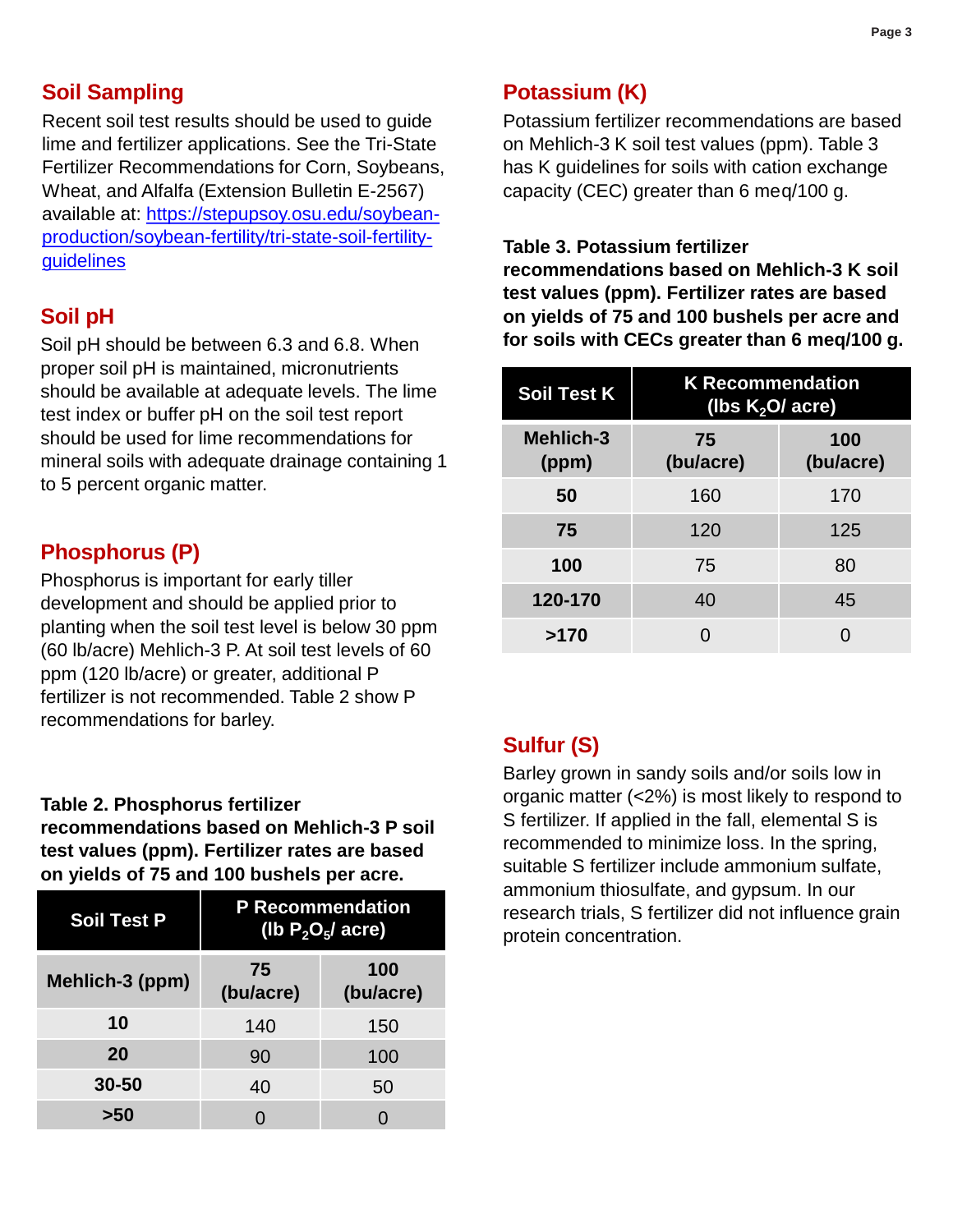# **Nitrogen (N)**

Nitrogen management is extremely important as grain protein increases with increasing N application (Figure 2). Low grain protein  $($ on a dry weight basis) is desirable for the malting industry.



**Figure 2. Relationship between grain protein and spring N application rate at three locations in Ohio: Northwest Agricultural Research Station (NWARS) in Custar, Western Agricultural Research Station (WARS) in South Charleston, and Ohio Agricultural Research and Development Center (OARDC) in Wooster.**

Fall application: 20 to 30 lb N/acre of fall-applied N is recommended for early fall and spring growth.

Spring application: In the spring, great care should be taken to avoid over-fertilizing. High N application may result in grain protein levels too high for quality malt (Figure 2). Spring N application rates of 60 to 80 lb N/acre *generally* result in an acceptable grain protein concentration ( $\leq 12.5\%$  protein on a dry weight basis). However, the influence of N application rate on grain protein level is extremely variable depending on the environment.

Spring N application timing: Spring N application should occur between green-up and Feekes growth stage 6.0 (first node visible) as this timing coincides with rapid N uptake by the plant (Figure 3). Nitrogen fertilizer applied prior to green-up is subject to loss by leaching or denitrification.



**Figure 3. Nitrogen uptake by barley by calendar date at the Western Agricultural Research Station (WARS) in South Charleston and Northwest Agricultural Research Station (NWARS) in Custar.**

Nitrogen source: Commercial fertilizer source is not a concern unless conditions are conducive to N loss. In general, urea-ammonium nitrate solutions have the greatest potential for loss, then urea, and ammonium sulfate the least. However, be aware of seed contamination when purchasing granular fertilizer. Talk with your dealer prior to purchasing to ensure no small grain seeds have been mixed with the fertilizer.

Release of plant-available N (ammonium and nitrate) from animal manure is unpredictable. Organic N is converted to ammonium and nitrate by microorganisms in a process called mineralization. The rate of which mineralization occurs depends on the amount of carbon and nitrogen in the manure (C:N ratio), soil moisture, and soil temperature. Due to this unpredictability and the low grain protein required by the malting industry, we do not recommend applying manure to winter malting barley.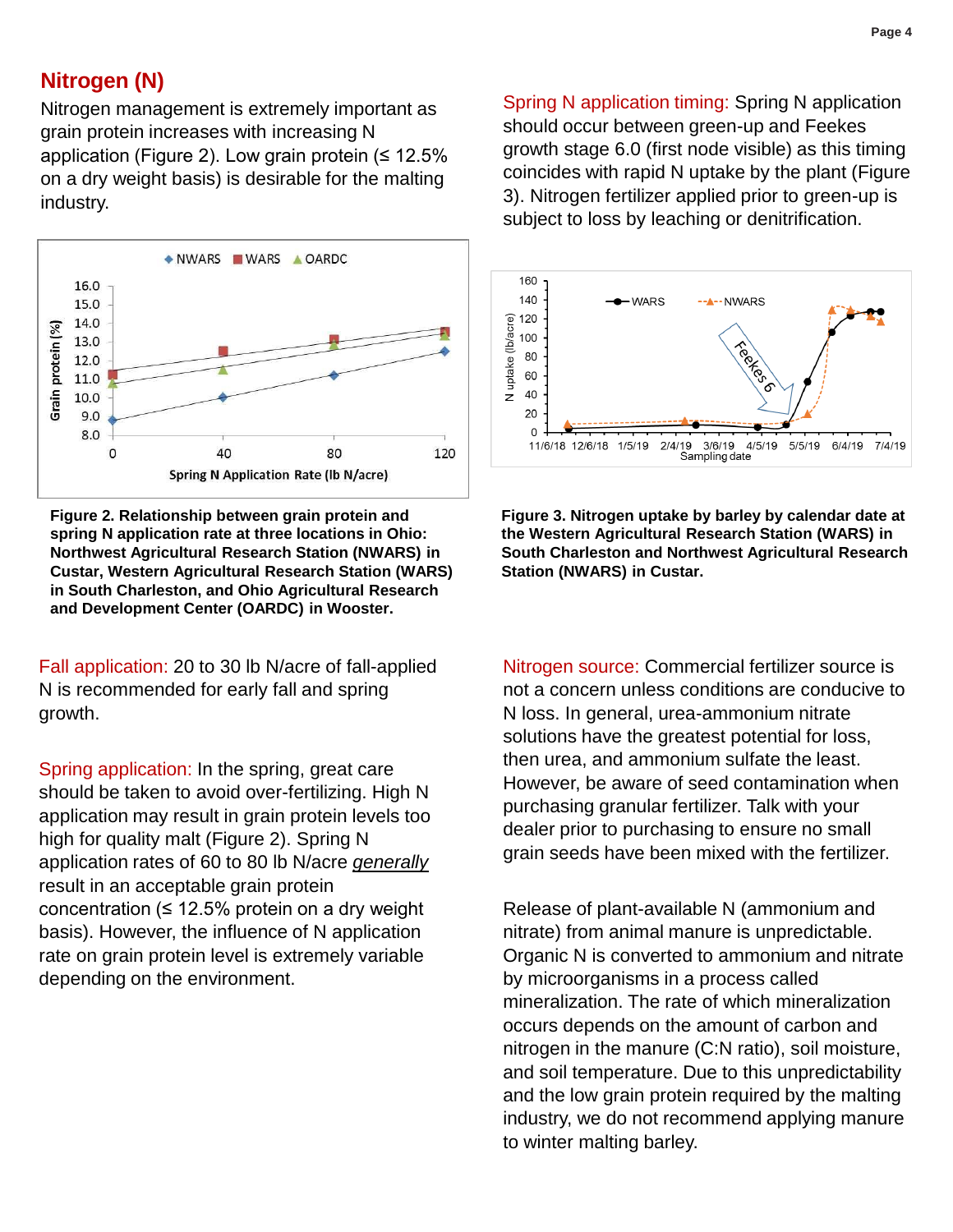## **Weed Management**

Effective weed control is important to maintain barley yield and quality, and to ensure control in any following crop of double crop soybean. A healthy barley crop completes well with weeds, especially when production techniques result in an initial uniform stand and when loss of stand due to winter injury is minimal. Effective weed control and prevention of weed seed production in prior crops will reduce the severity of weed problems in barley. Barley should be planted into a weed-free seedbed through the use of tillage or burndown herbicides. Some barley fields can benefit greatly from herbicide application in late fall or spring, and failure to scout and take the appropriate measures can result in loss of yield or quality, and harvesting problems. The weeds that appear above the barley canopy late in the season, such as giant ragweed and Canada thistle, can often be easily controlled or suppressed with a spring herbicide treatment.

Winter annual weeds: Winter annual weeds, such as common chickweed, marestail, purple deadnettle, shepherd's purse, and field pennycress, become established in late summer and fall along with the barley, and can interfere with early development of barley in spring. Gramoxone, glyphosate, and Sharpen are labeled for burndown application any time prior to barley emergence. Low rates of dicamba can be applied at least 15 days before planting, but 2,4- D is not labeled for preplant burndown in small grains. Sharpen can control emerged marestail and provide residual control following planting, but should be mixed with glyphosate or Gramoxone for control of most other emerged weeds. Sharpen rates of 1.5 to 2 oz/acre also provide residual control of broadleaf weeds for several weeks following application. No-till fields not treated with burndown herbicides at time of planting can be treated with postemergence herbicides later in the fall to control winter annual weeds, marestail, and dandelion as necessary. Options include Huskie, Quelex, and mixtures of dicamba (2 to 4 oz of 4L) with products that contain tribenuron or tribenuron + thifensulfron. Late fall-applied herbicides can be more effective for control of these weeds and safer to the crop than spring-applied herbicides. Where spring applications are necessary to control winter annual weeds, Huskie, Quelex, or mixtures of 2,4-D or MCPA with products that contain tribenuron + thifensulfuron are among the more broadly effective treatments.

Wild garlic: Wild garlic bulbets can contaminate harvested grain making it unsuitable for malting. Herbicides containing thifensulfron are effective when applied in the spring after garlic has several inches of new growth.

Canada thistle: Canada thistle can greatly suppress barley growth due to its tendency to occur in dense patches. Many spring-applied barley herbicides have at least some activity on thistle, and can suppress it adequately through harvest if not applied too early in spring.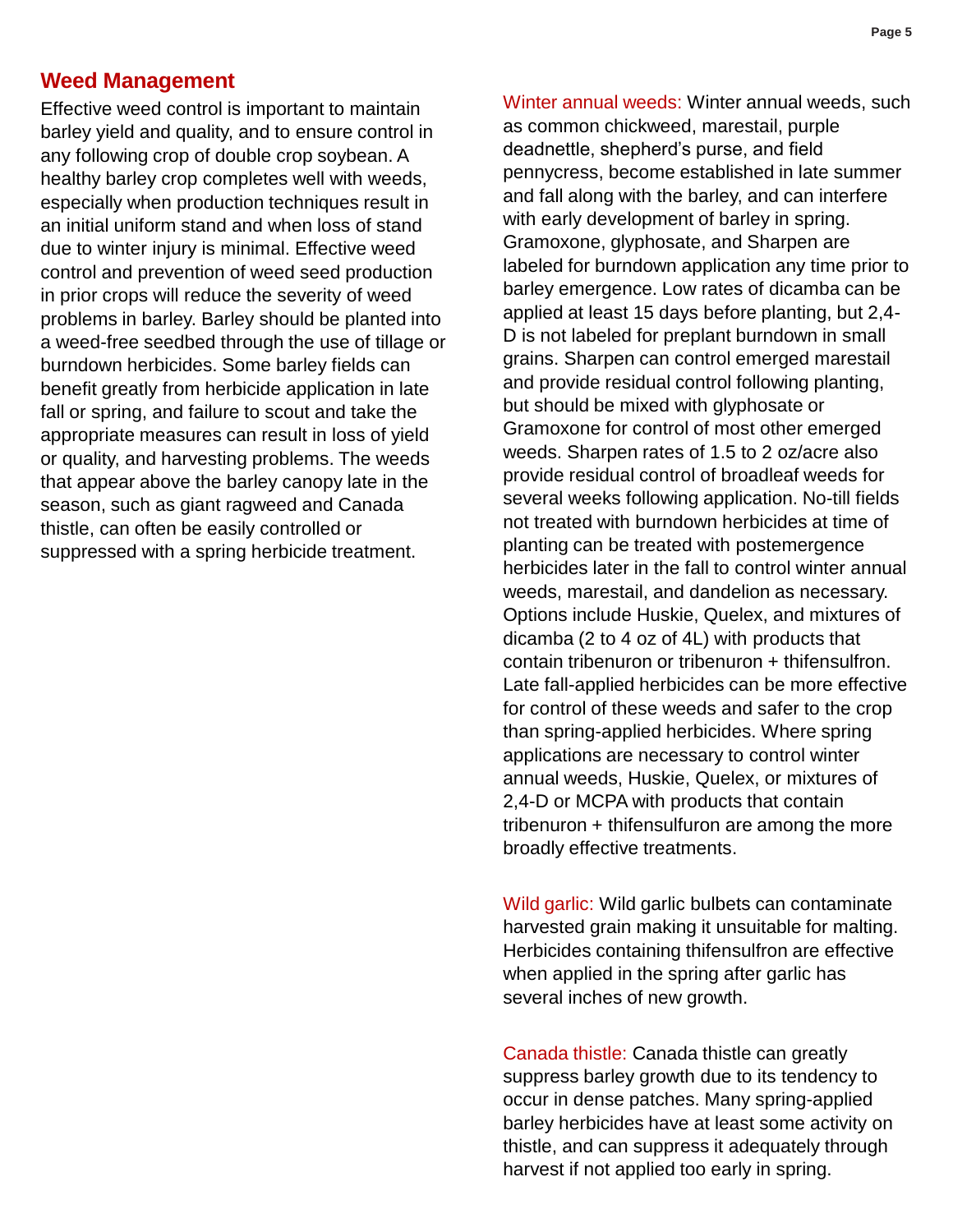Dandelion: Dandelion can interfere with barley establishment in the fall and barley growth in the spring. Emerged dandelion should be controlled prior to barley planting with tillage or glyphosate, or at least by late fall with postemergence herbicides. The combination of dicamba (4 oz of 4L) and tribenuron (Express, etc) applied in early November has been effective in OSU research.

Summer annual broadleaf weeds: Summer annual broadleaf weeds, such as common and giant ragweed, can begin to emerge in late March. A healthy barley crop can adequately suppress these weeds, but a spring application is occasionally warranted. There are a number of effective options for summer annual weeds – consult small grain herbicide ratings in the *Weed Control Guide for Ohio, Indiana, and Illinois.*

Herbicides must be registered for use on barley, and label guidelines followed to minimize the risk of crop injury, including application at the appropriate stages of barley growth. When barley has not yet reach the jointing stage, any approved herbicide can be safely applied. As barley growth stage advances past jointing and approaches the boot stage, herbicide choices become much more limited. Most herbicides can be applied in UAN when barley is top-dressed. This may increase crop injury somewhat, and some labels recommend adjusting surfactant rates to minimize injury. Information on herbicides and specific weed problems can be found in the current edition of the *Weed Control Guide for Ohio, Indiana, and Illinois*, Extension Bulletin 789, available at OSU County Extension offices and online at CFAES publications: [http://estore.osu](http://estore.osu-extension.org/)[extension.org/](http://estore.osu-extension.org/).

## **Disease Management**

Barley is affected by several leaf, spike, and root diseases that have the potential to negatively impact grain yield and quality by reducing stand and grain-fill, and contaminating grain with mycotoxins. Disease management is critical for the production of high malting quality barley, and this should begin in the fall in order to prevent early disease establishment and reduce risk.

- Avoid planting highly susceptible varieties.
- Avoid planting barley after corn or wheat, as both crops are hosts for *Fusarium graminearum*, the fungus that causes head scab and contaminates grain with vomitoxin.
- Avoid planting barley without tillage after barley or other related grass species. Till and/or rotate with soybean. Several of the leaf and root diseases of barley are caused by pathogens that overwinter in stubble left in the field after harvest.
- Avoid planting barley too early. Rusts, viruses, and leaf blotching disease may become established in early-planted barley, getting a head-start in the spring.
- Plant treated seeds. This will reduce stand loss due to seed and seedling diseases; help to control smuts; and prevent early establishment of leaf diseases.
- Control weeds in and around barley fields, as some weed species are hosts for viruses that affect barley and the insect vectors that transmit them.
- Avoid excessive N fertilization and high planting density.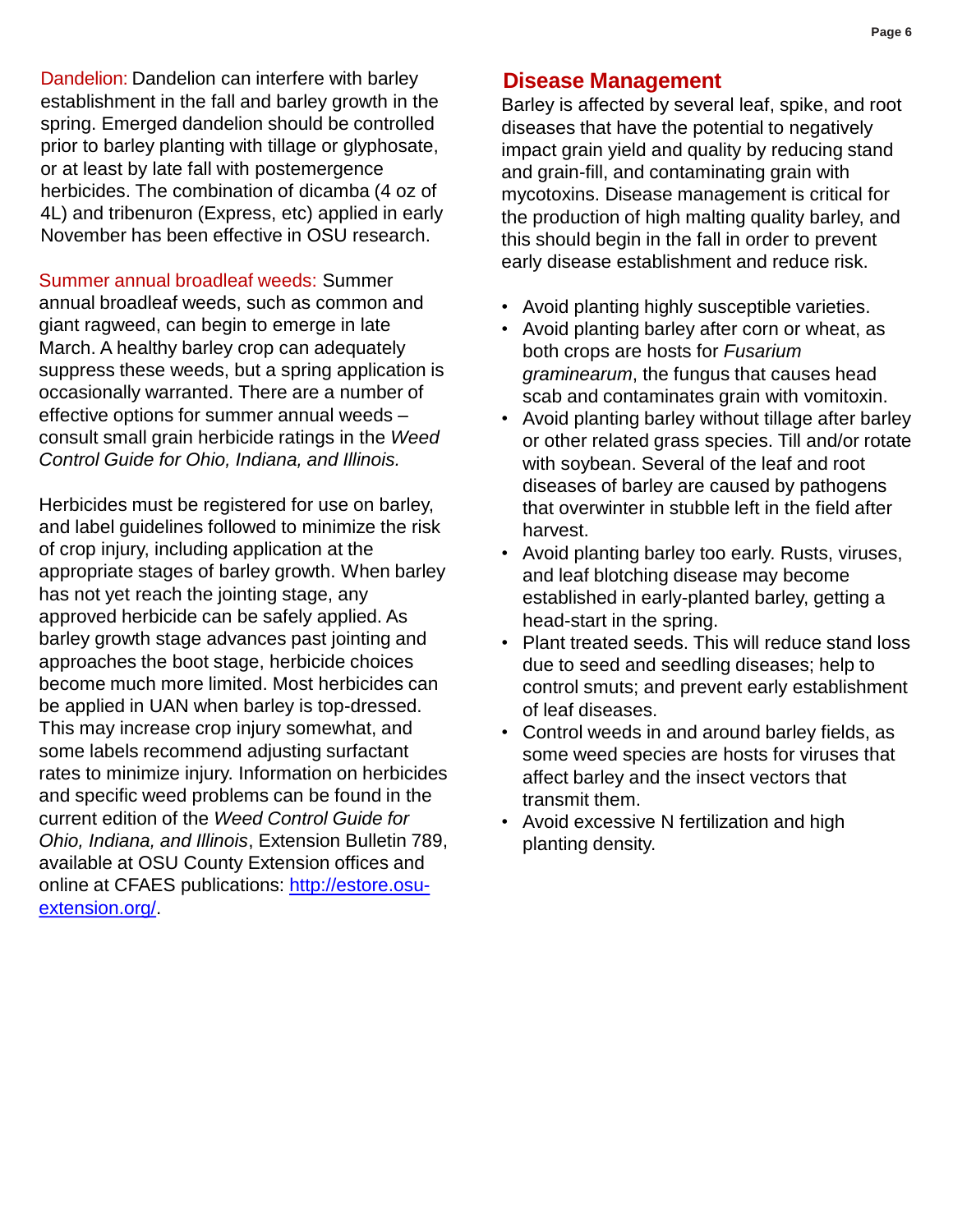#### Speckled/Septoria leaf blotch:

Speckled/Septoria leaf blotch (*Septoria passerinii*) is **not** the same Septoria that affects winter wheat. It is a different species. Speckled/Septoria leaf blotch:

- Characterized by light brown, rectangular lesions with small black dots (pycnidia) primarily on leaves and leaf sheaths.
- Thrives under cool conditions (50-68°F) with extended wet periods.
- Survives in crop stubble and remains viable in straw for at least two seasons, buried or on the surface.
- Disseminated by splash within the canopy, and by wind-blown rain at longer distances.



**Figure 4. Speckled/Septoria leaf blotch (***Septoria passerinii***)** 

#### Stagonospora blotch:

Stagonospora leaf blotch (*Parastagonospora nodorum*) is **not** the same Stagonospora found on wheat **but** barley may also be infected by some isolates of the wheat biotype.

Stagonospora leaf and glume blotch:

- Characterized by brown to grayish irregular spots on leaf blades and sheaths. Spots may also develop on glumes and awns of the spike.
- Thrives under warm conditions (59-77°F) with extended wet periods.
- Disseminated by splashing rain.
- **≻Survives in crop straw for up to three years if** not buried or disturbed.
- Also survives in seeds for several years.



**Figure 5. Stagonospora leaf blotch**  *(Parastagonospora nodorum)*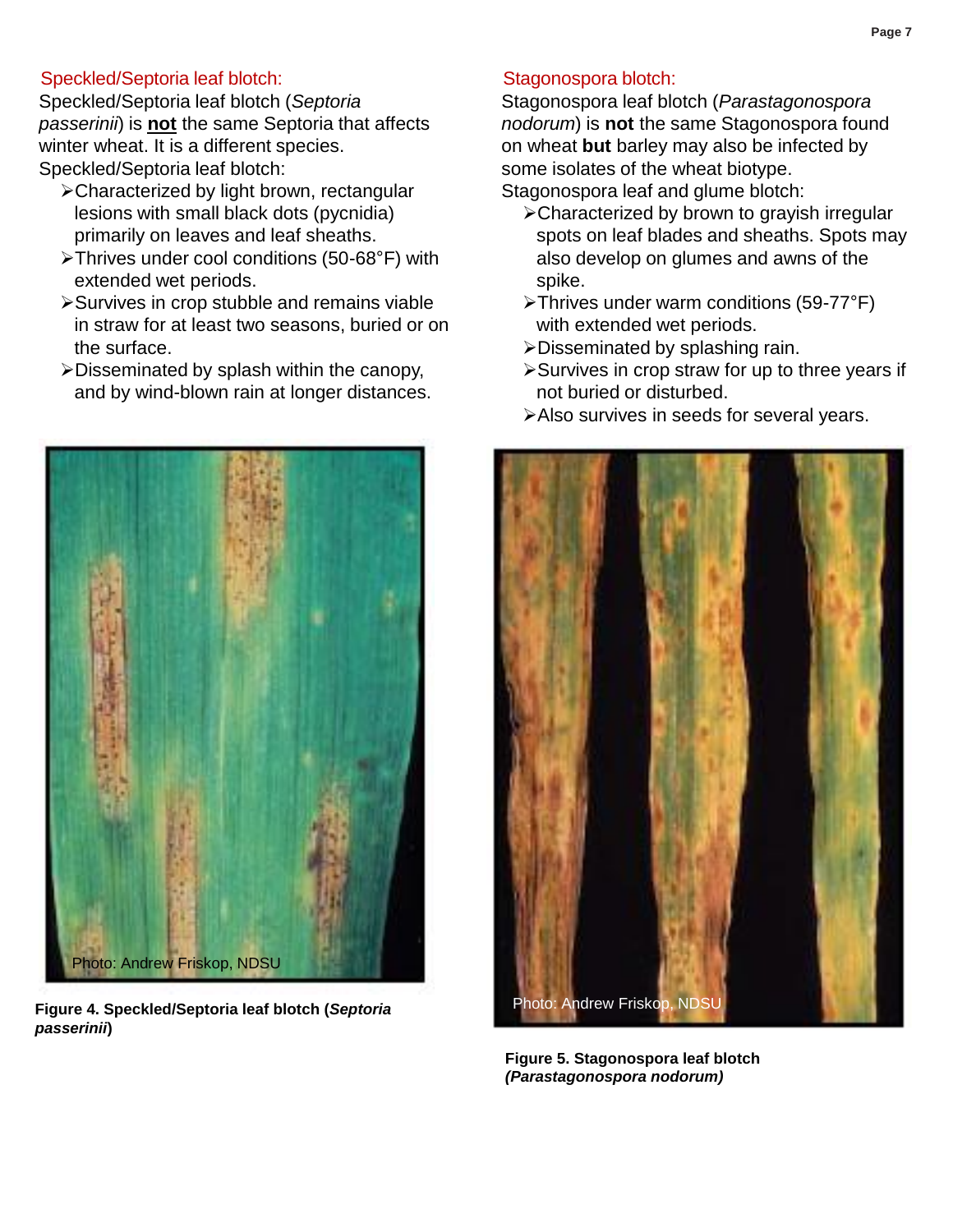#### Net blotch:

Net blotch (*Pyrenophora teres*) is **not** the same as tan spot on wheat; it is a different species of the same genus.

- Characterized by brown spots that develop in a net-like pattern on leaf blades and sheaths and glumes.
- Thrives under warm conditions (59-77°F) with extended wet periods.
- Seedborne and survives in crop stubble.
- Excessive N fertilizer increases disease severity.
- Disseminated by wind.



Spot blotch *(Bipolaris sorokiniana*)*:*

- Characterized by chocolate-brown round to elongated spots on leaf blades and sheaths.
- May also affect spikes and kernels under favorable weather conditions.
- Thrives under warm conditions (60-82°F) with extended wet periods.
- Seedborne and survives in crop stubble, soil, and on grasses.
- Disseminated by wind.



**Figure 6. Net blotch (***Pyrenophora teres***)**



**Figure 7. Spot blotch (***Bipolaris sorokiniana***)**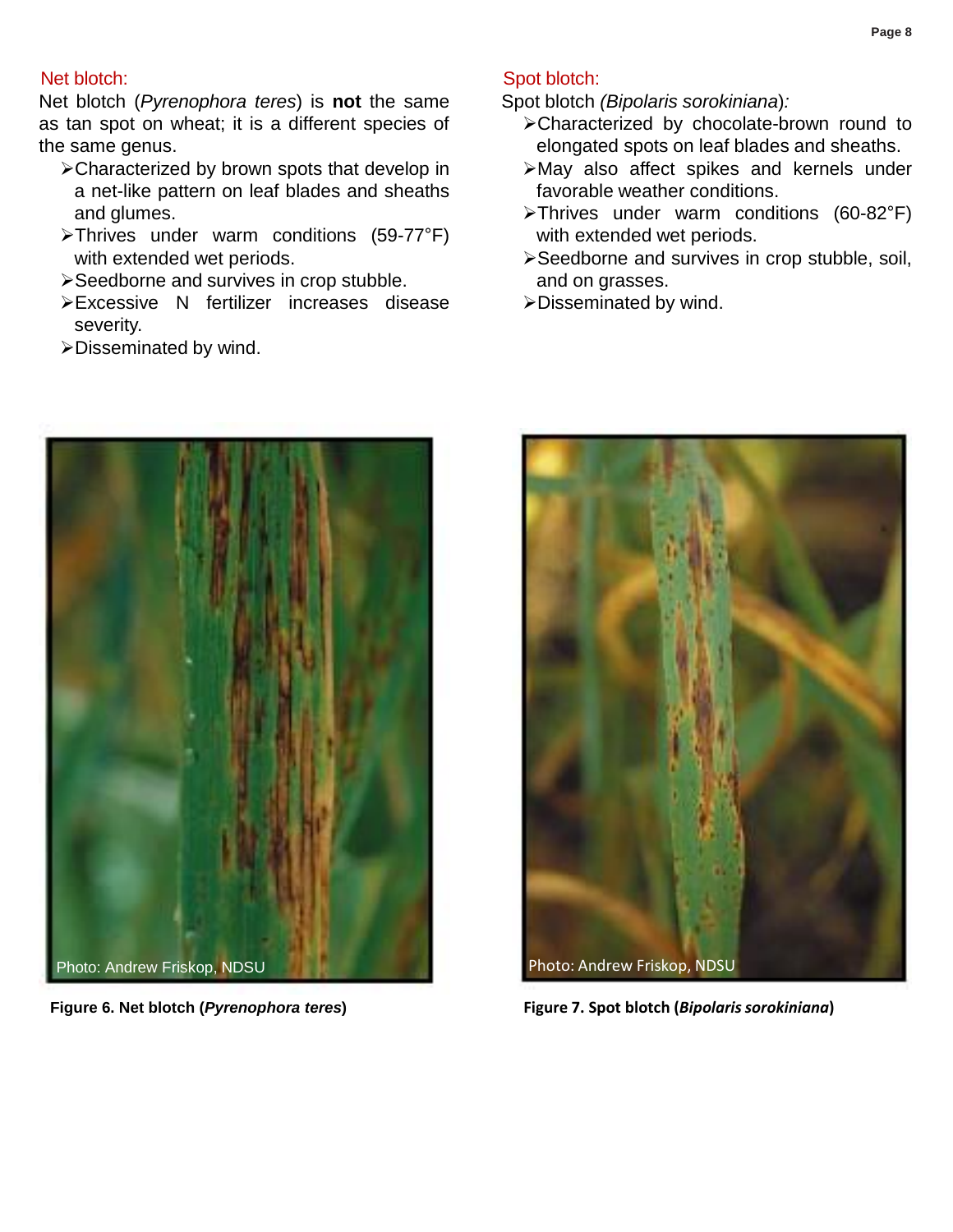#### Scald:

Scald (*Rhynchosporium seralis*)*:*

- Characterized by oval spots with a watersoaked appearance, later becoming bleached or straw-colored, on the leaf and spike.
- Thrives under cool temperatures (59-68°F) with extended wet periods.
- **≻Seedborne and survives in crop stubble.**
- Disseminated predominately by splashing rain.



**Figure 8. Scald (***Rynchosporium seralis***)**

#### Rusts- stripe, leaf, and stem:

Rusts (*Puccinia spp.*):

- Differentiated based on types, color, arrangement, and location of pustules on the plant.
- Stripe rust develops best under cool conditions (50-59 F), whereas leaf and stem rusts thrive under warmer conditions (68 F). They are all favored by wet, rainy conditions.
- >They all need a live host to survives, so will not overwinter in crop residue.
- Disseminated over long distance by wind and spread rapidly within and between fields.



**Figure 9. Stripe (left) and leaf (right) rust (***Puccinia spp)*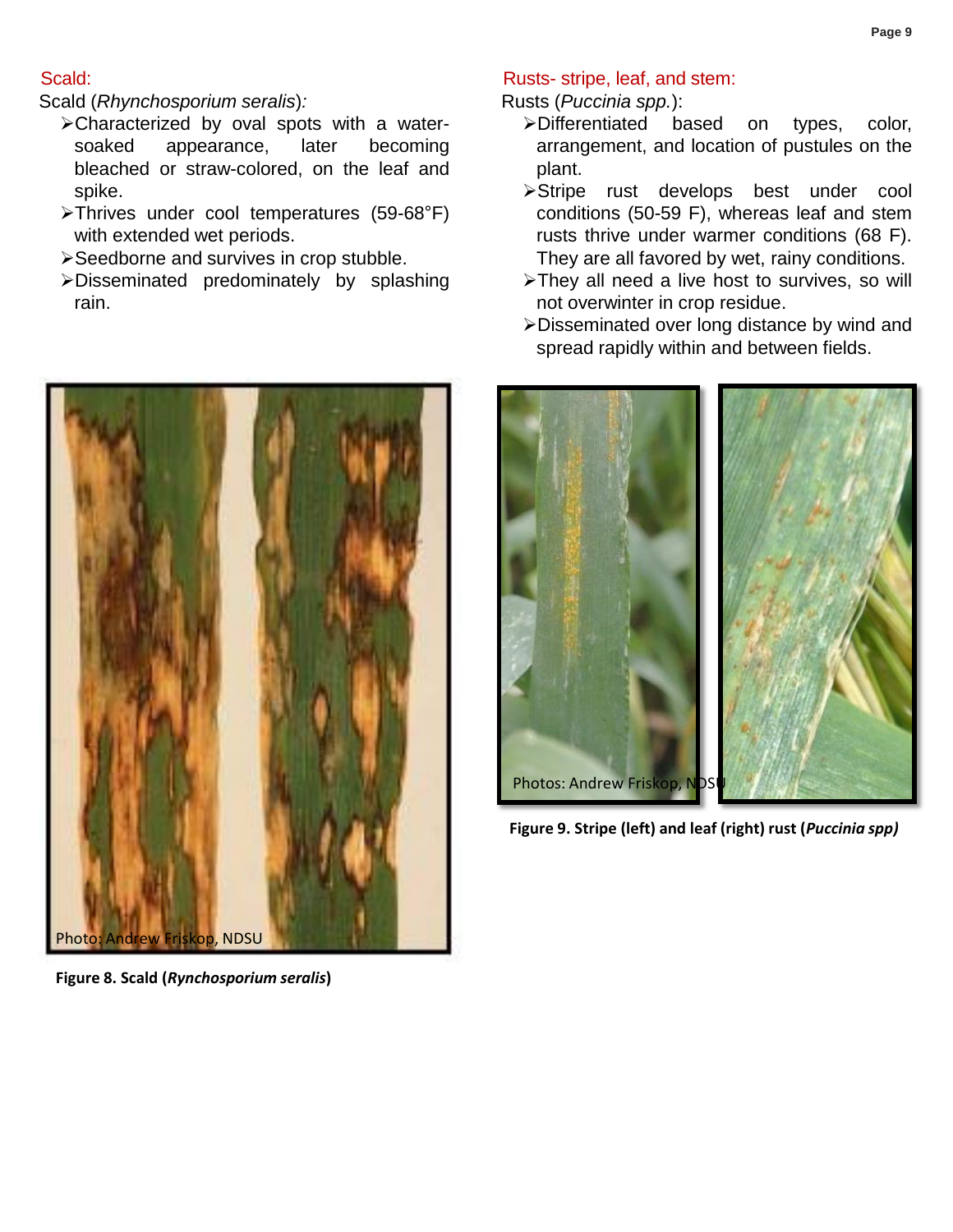## **Managing Foliar Diseases**

A variety of strategies should be used to manage foliar disease beginning with selecting resistant varieties and cultural practices that take into account disease survival and dissemination. Then, consider the application of foliar fungicides.

Net blotch, spot blotch, scale, Septoria, and Stagonospora are residue-borne. This means residue management is a critical component to managing these diseases including crop rotation and/or tillage. Leaf rust and stripe rust are not residue born and travel long distances by wind.

When timed correctly (between flag leaf emergence and heading, depending on the disease), foliar diseases have been adequately controlled by fungicides including

- tebuconazole
- propiconzole
- propiconazole + trifloxystrobin
- azoxystrobin
- prothioconazole + tebuconazole
- prothioconazole
- metconazole
- fluoxastrobin
- fluoxastrobin + flutriafol

Read labels carefully and follow guidelines when making a fungicide application.

## **Fusarium Head Blight (Scab)**

Fusarium head blight (FHB) or scab (*Fusarium graminearum*) is probably the biggest disease concern in winter malting barley. FHB reduces grain yield and malting quality by contaminating the grain with mycotoxins (vomitoxin). **Vomitoxin levels in malting barley must be ≤ 1 ppm.** 

At best, winter malting barley varieties are moderately resistant to FHB. Two-row barley tends to be more resistant than six-row barley. Fungicide efficacy is good (not great) with application timing being extremely important.



**Figure 10. Fusarium head blight (***Fusarium graminearum***) on malting barley.**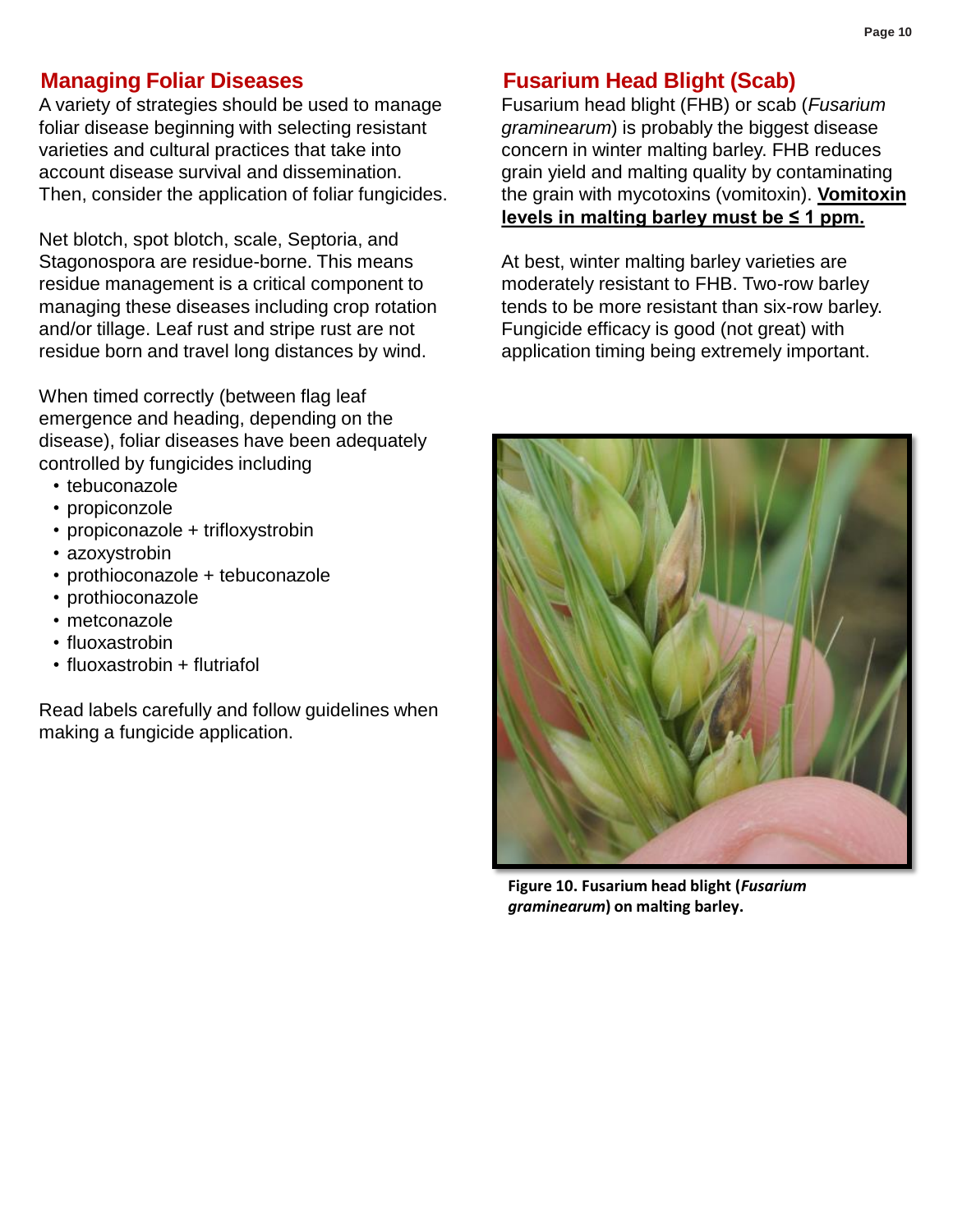### **Management of Fusarium Head Blight**

**Conditions:** FHB prefers temperatures of 65- 80°F and wet conditions.

**Crop rotation:** Planting barley after soybean will reduce the risk of FHB. Do not plant barley after barley, wheat, corn, or any other grasses.

**Timing of fungicide application:** Fungicides have the greatest efficacy against FHB when applied at or within the first 5 days after heading. This is different from what is recommended for wheat as anthesis generally occurs *before* anthers are extruded. Once anthers are extruded, fungicide efficacy greatly decreases.

**Integrated management:** The highest levels of scab and vomitoxin reduction are achieved when the most resistant varieties are combined with the best fungicides (metconazole or prothioconazole + tebuconazole).

**Fungicide selection:** Strobiliurin fungicides have been found to increase vomitoxin contamination of grain. Check fungicide labels and avoid applying those containing a strobiliurin such as pyraclostrobin, trifloxystrobin, or azoxystrobin.

#### **Harvest Date**

Clean all equipment and bins prior to harvest to avoid contamination. Barley is harvested between mid-June and early July approximately two weeks before wheat. It is important to realize that the quality of the grain is of utmost importance to meet malting standards- damaged grain or grain that has poor germinability is not suitable for malting because **malting** *is* **the germination process.** Kernels should not be broken or damaged and the husk should remain tightlyadhered to the grain.

Barley is physiologically mature at approximately 35% grain moisture content. However, harvesting at moisture levels of 20% or greater makes the kernel highly prone to damage during combining, which can make it unusable for malting.

Weather-related factors will usually dictate when the actual harvest can take place. Mature grain that remains in the field for an extended period of time, especially if grain is re-wetted, is prone to shattering, pre-harvest sprouting, lodging, and increased vomitoxin levels. These factors will reduce grain yield and grain may be unsuitable for malting.

#### **Grain Drying**

Following harvest, the grain should be dried to 13.5% moisture content at 70°F and 60% relative humidity. Using natural air or low temperature drying gives the highest quality grain. If heat is used, it should be less than 90°F. Desiccants should never be used for drying malting barley. Barley dried with the use of desiccants will be rejected by the malting and brewing industry